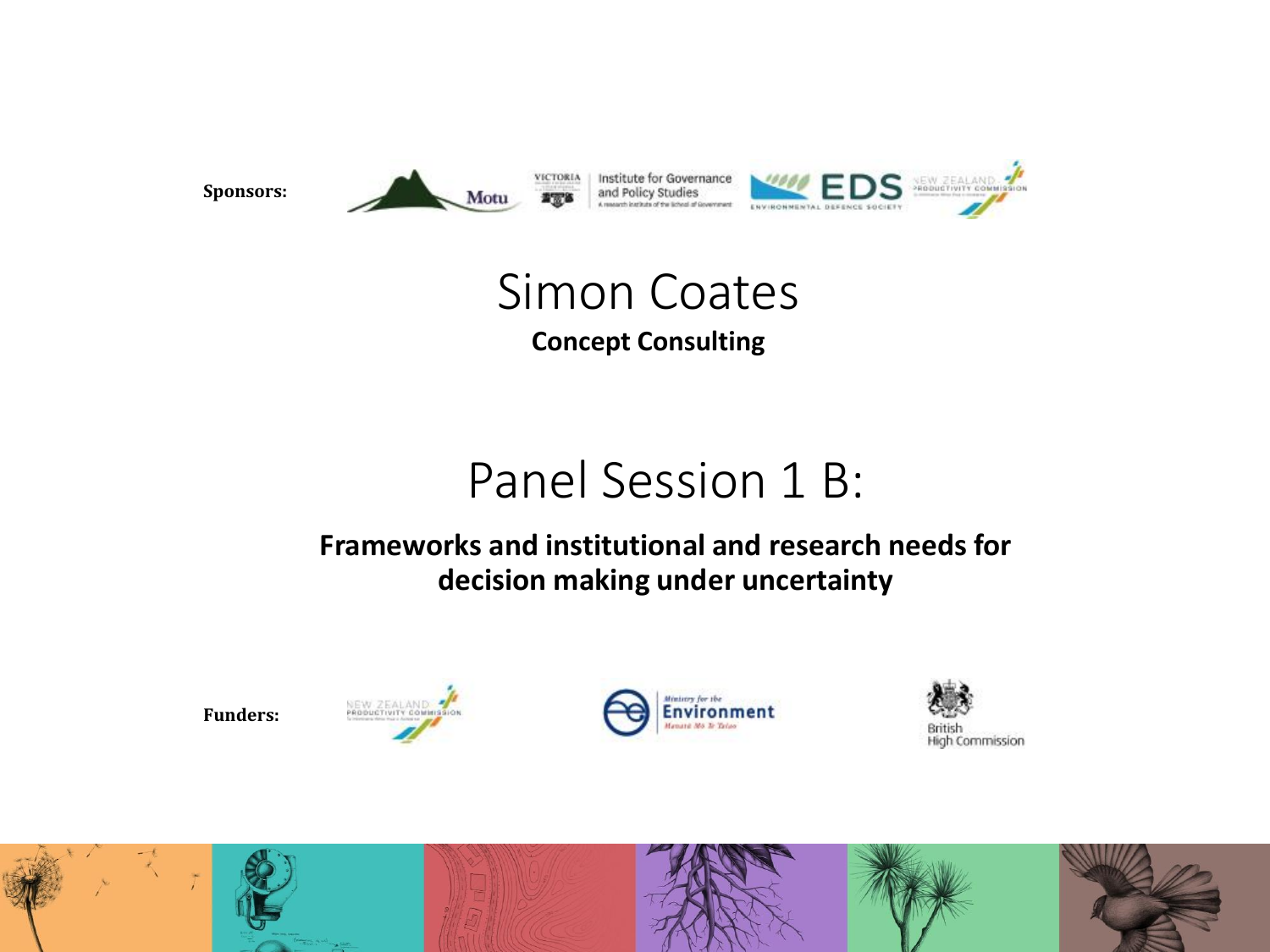

# The need for integrated decision-making: 100% renewables as a case study

**Simon Coates Concept Consulting 29 November 2017**

www.concept.co.nz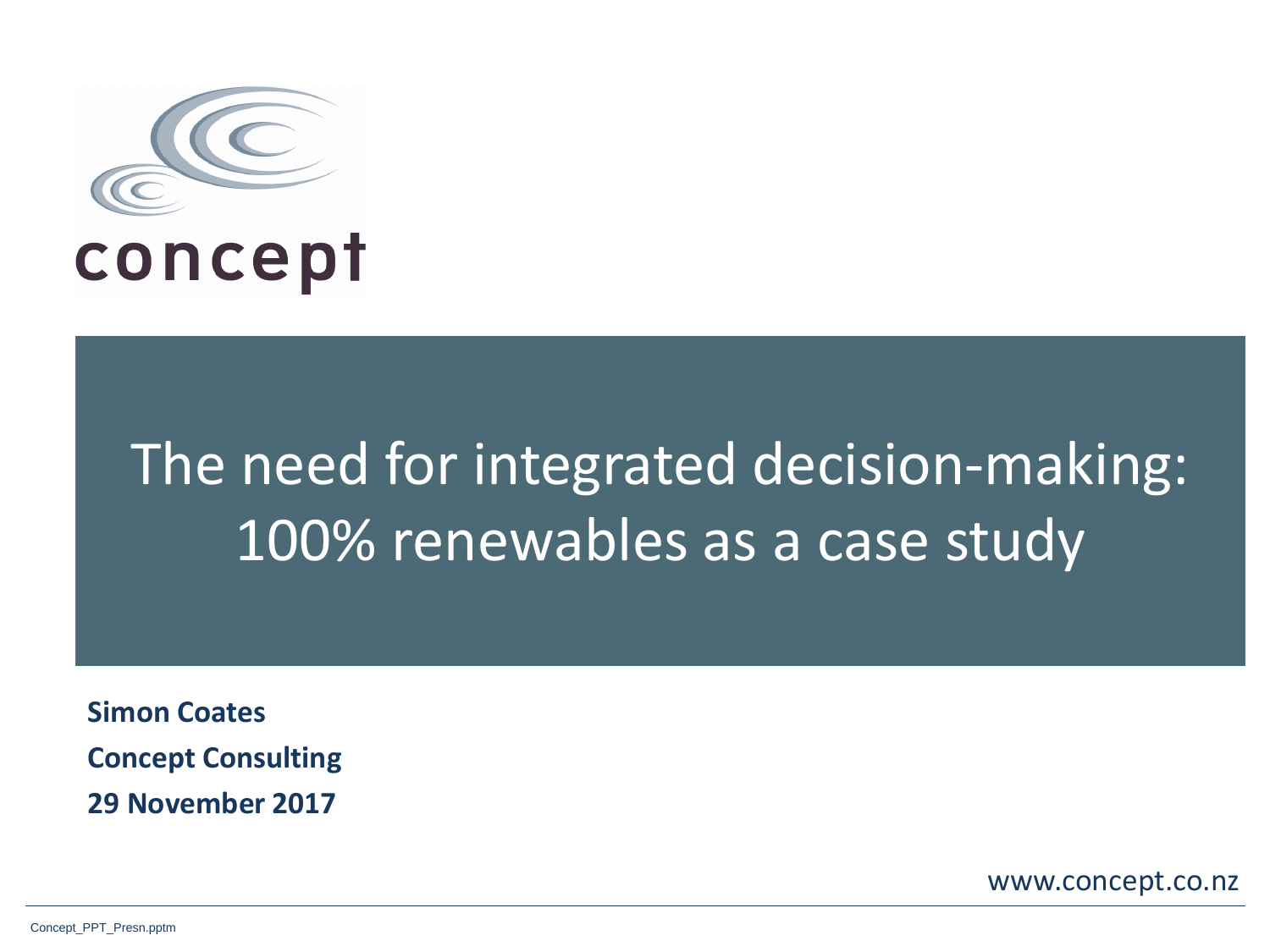**How costly is it to displace our fossil generation?**



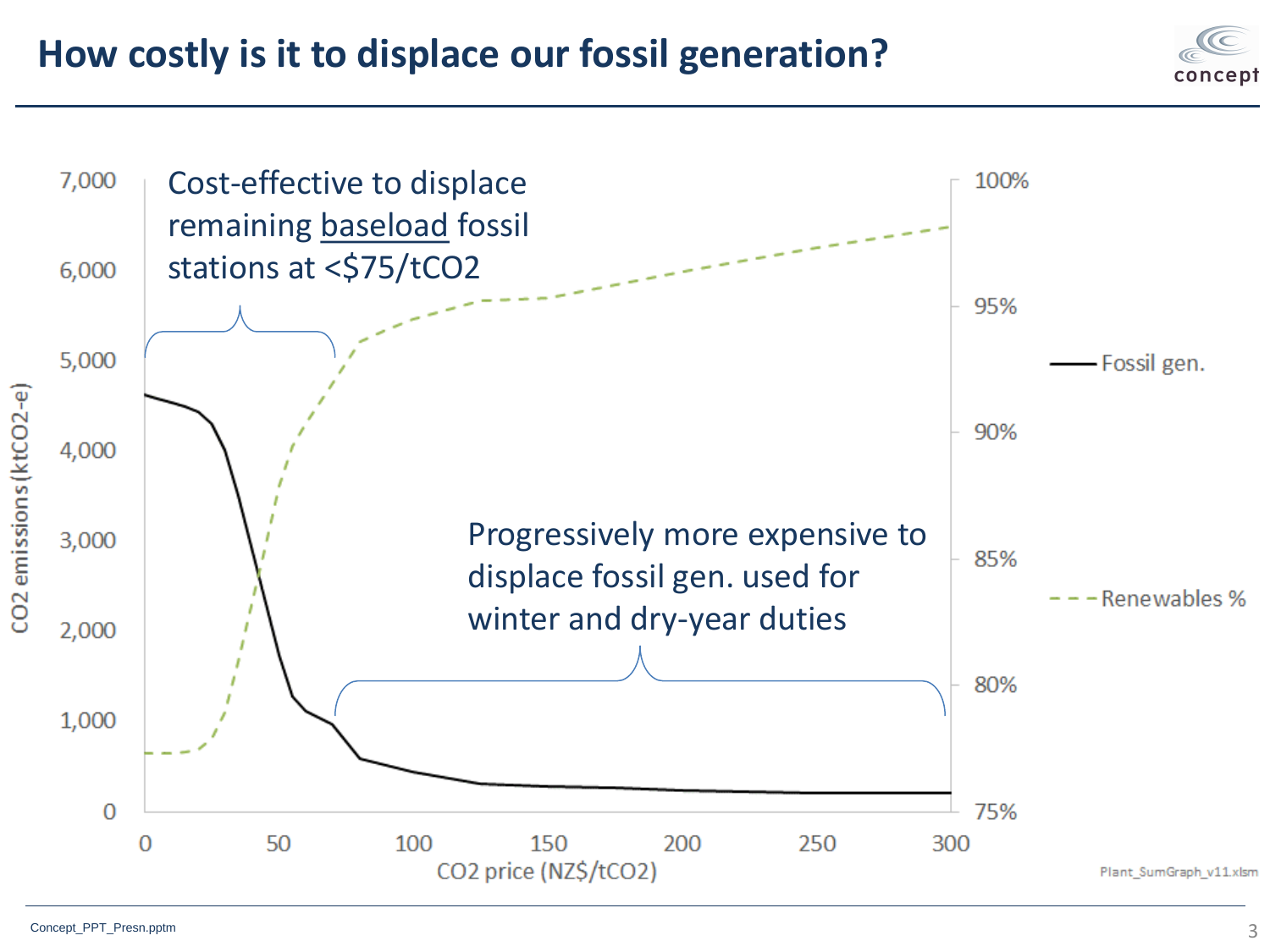### **Aiming for 100% renewables may lead to more emissions than 95% renewables!**



- Electrification is key technology for transport and process heat
- Making electricity more expensive may frustrate this bigger decarbonisation prize

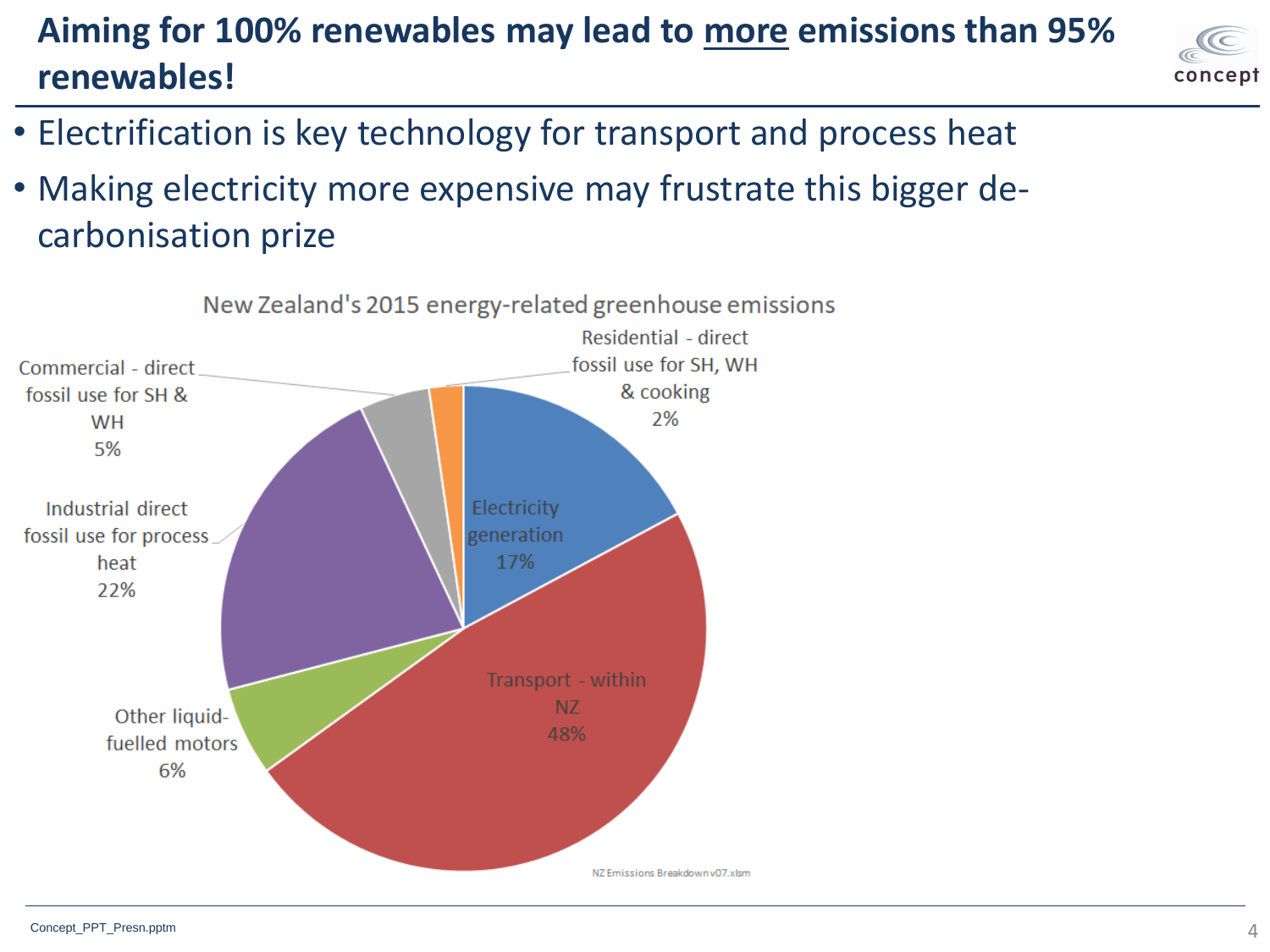### **Plus, why only focus on fossil generation when geothermal greenhouse emissions will become a bigger problem?**



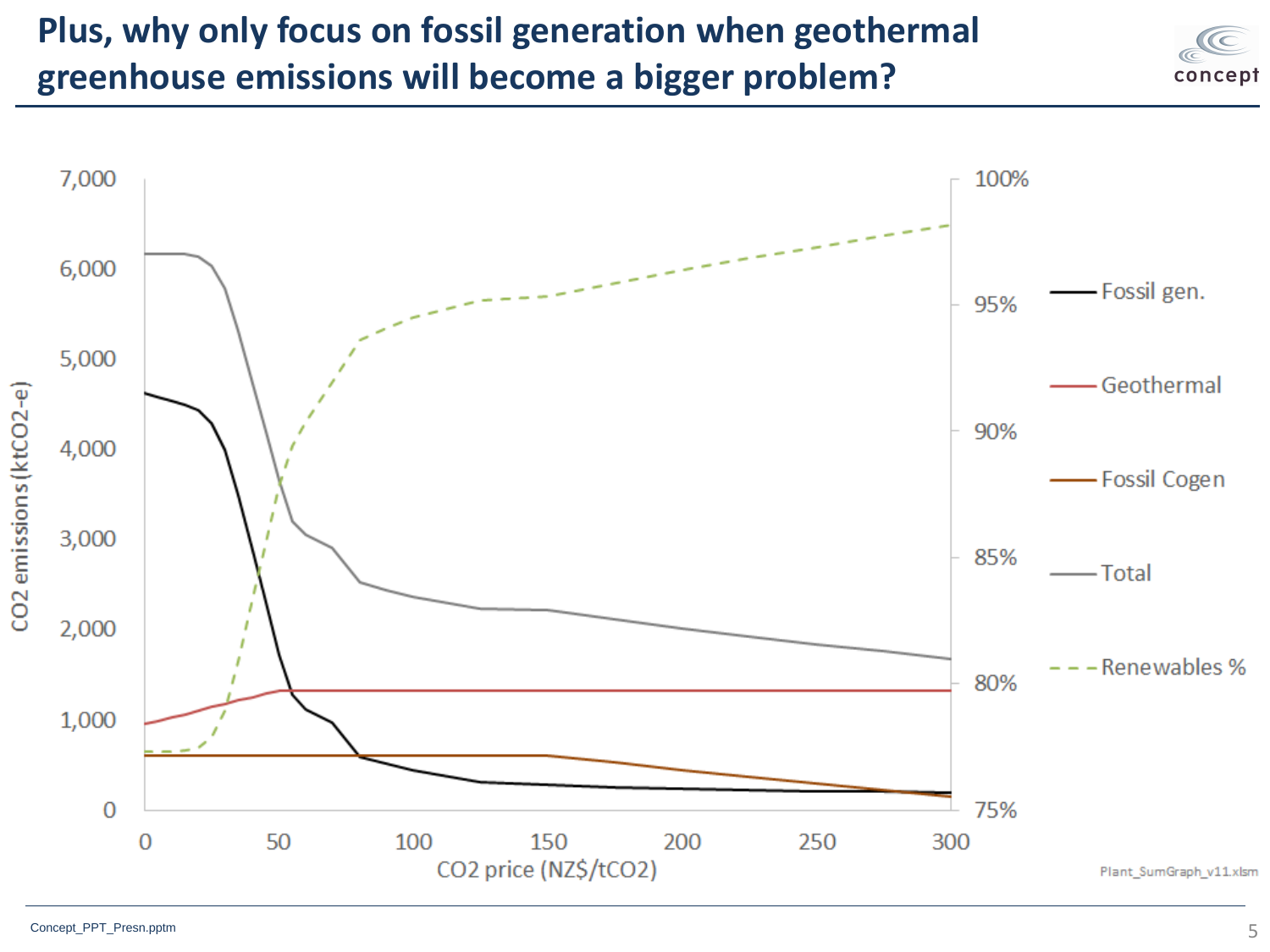

• Understand the interconnectedness of sectors

• Be careful of policies which attempt to pick technology winners

• Let (carbon) prices do a lot of the 'heavy-lifting' for choosing least-cost carbon-reduction technologies